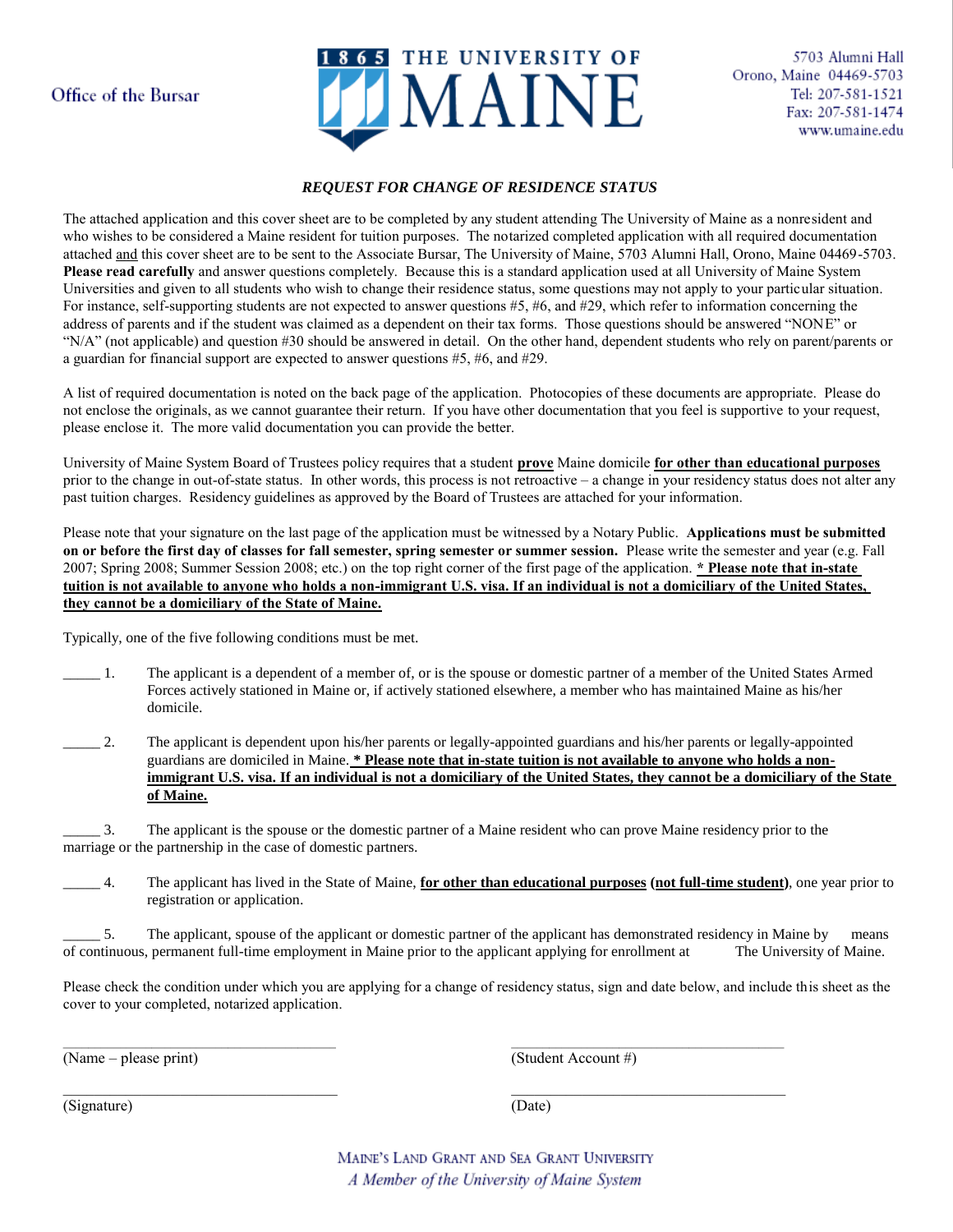

### UNIVERSITY OF MAINE SYSTEM

### **AFFIDAVIT OF DOMESTIC PARTNERSHIP**

We, and certify that we are domestic partners in accordance with the following criteria and eligible for in-state tuition (in accordance with the provisions of Administrative Practice Letter 34) and/or student health insurance programs:

- $1<sub>1</sub>$ We are each other's sole domestic partner and intend to remain so indefinitely.
- We are jointly responsible for each other's common welfare, share financial obligations,  $2.$ and share our primary residence. We have resided together for at least six (6) continuous months prior to the date of this affidavit. We will provide evidence of joint responsibility. Joint responsibility may be demonstrated by the existence of either (check  $I$  or  $II)$ :

1. A civil union licensed under state law (civil union is defined as a legally recognized union between same sex partners), OR

II. Two or more of the following (please check at least two items that apply):

Domestic Partnership Agreement or Relationship Contract. Α.

- **B.** Joint mortgage or joint ownership of primary residence.
- $C_{\cdot}$ Two of:

1. Joint ownership of motor vehicle.

- 2. Joint checking account.
- 3. Joint credit account.
- 4. Joint lease.

The Domestic Partner has been designated as a beneficiary for D. employee's will, retirement contract, or life insurance.

- 3. We are:
	- not married to anyone, and
	- each at least eighteen (18) years of age, and
	- mentally competent to consent to contract, and  $\overline{a}$
	- not related by blood to a degree of closeness, which would prohibit marriage in the State of Maine.

We understand that domestic partners are subject to the other eligibility provisions of the University's instate tuition policy and/or student health insurance plan.

The student agrees to notify the University in writing within thirty-one (31) days of any termination of our domestic partnership. A written termination statement shall affirm that the partnership is terminated and that a copy of the termination statement has been mailed to the other partner.

We certify that the foregoing is true and correct. We, the undersigned student of the University of Maine System and the Domestic Partner, understand that falsification of information contained in this Affidavit may lead to disciplinary action and may subject us to civil action to recover any losses, including reasonable attorney's fees, in addition to an obligation to repay benefits received.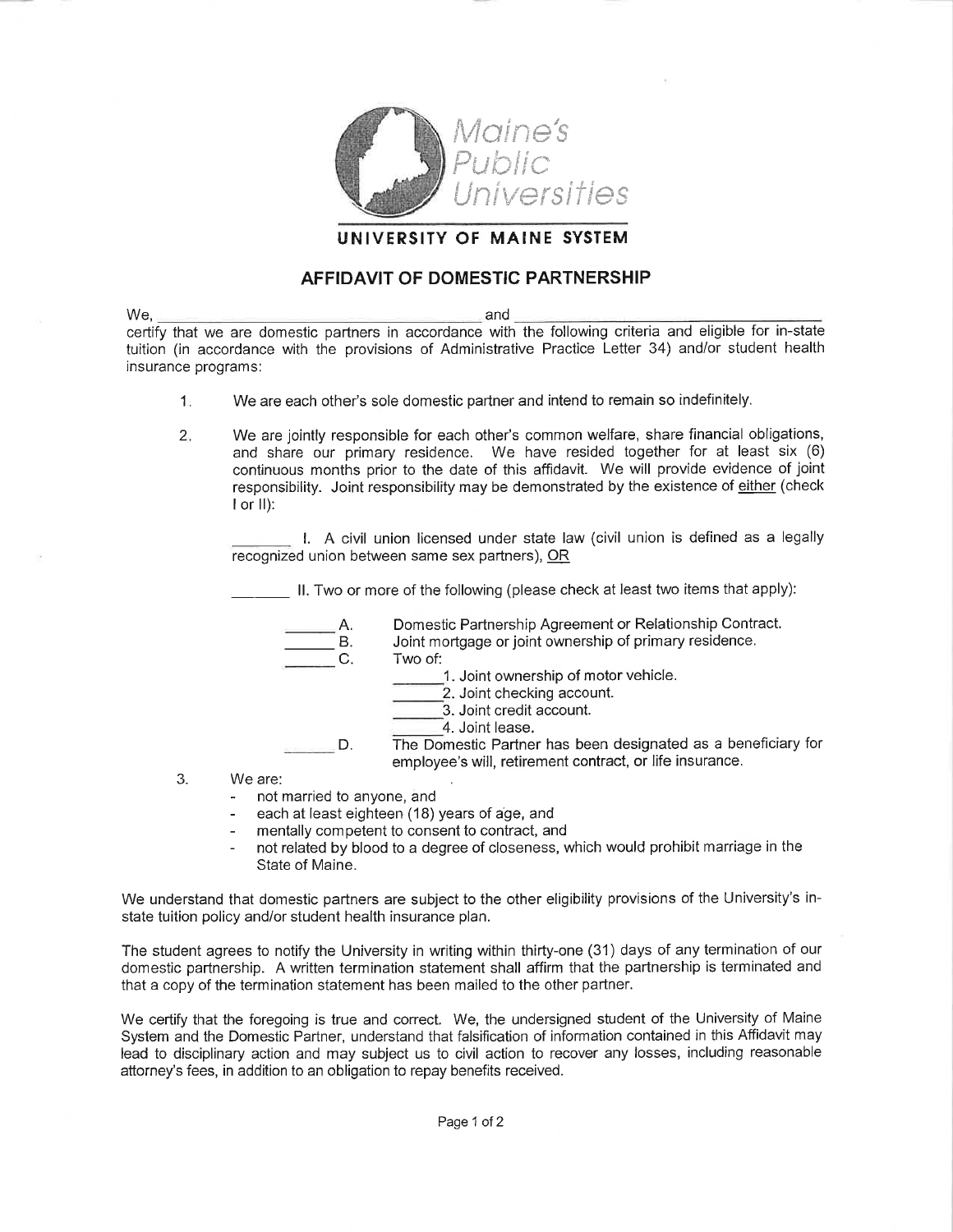Note: Signing of this Affidavit may affect important legal rights. Please consult your attorney.

|                                                                                                                                                                                                                                                               |        |                                                                                                                       |                                                  | Date:                                         |
|---------------------------------------------------------------------------------------------------------------------------------------------------------------------------------------------------------------------------------------------------------------|--------|-----------------------------------------------------------------------------------------------------------------------|--------------------------------------------------|-----------------------------------------------|
| Signature of Student                                                                                                                                                                                                                                          |        |                                                                                                                       |                                                  |                                               |
|                                                                                                                                                                                                                                                               |        |                                                                                                                       |                                                  |                                               |
| <b>STATE OF MAINE</b><br>County of <u>County of County of County of County of County of County of County of County of County of County of County of County of County of County of County of County of County of County of County of County of County of C</u> |        |                                                                                                                       |                                                  |                                               |
|                                                                                                                                                                                                                                                               |        |                                                                                                                       | Notary Public                                    |                                               |
| [SEAL]                                                                                                                                                                                                                                                        |        |                                                                                                                       |                                                  |                                               |
|                                                                                                                                                                                                                                                               |        |                                                                                                                       | <u> 1980 - Jan Barnett, amerikansk politiker</u> | Date:                                         |
| <b>Signature of Domestic Partner</b>                                                                                                                                                                                                                          |        |                                                                                                                       |                                                  |                                               |
|                                                                                                                                                                                                                                                               |        |                                                                                                                       |                                                  |                                               |
| <b>STATE OF MAINE</b><br>County of <u>County of County of County of County of County of County of County of County of County of County of County of County of County of County of County of County of County of County of County of County of County of C</u> |        |                                                                                                                       |                                                  |                                               |
|                                                                                                                                                                                                                                                               |        |                                                                                                                       | Notary Public                                    |                                               |
| [SEAL]                                                                                                                                                                                                                                                        |        |                                                                                                                       |                                                  | My commission expires: My commission expires: |
|                                                                                                                                                                                                                                                               |        |                                                                                                                       |                                                  |                                               |
| The Affidavit and accompanying documentation have been reviewed.                                                                                                                                                                                              |        |                                                                                                                       |                                                  |                                               |
| Eligibility:                                                                                                                                                                                                                                                  | $\Box$ | Approved                                                                                                              |                                                  |                                               |
|                                                                                                                                                                                                                                                               | □      | Not Approved                                                                                                          |                                                  |                                               |
|                                                                                                                                                                                                                                                               |        |                                                                                                                       |                                                  | Date:                                         |
| Signature of Approving Officer                                                                                                                                                                                                                                |        |                                                                                                                       |                                                  |                                               |
|                                                                                                                                                                                                                                                               |        |                                                                                                                       |                                                  |                                               |
| <b>Printed Name</b>                                                                                                                                                                                                                                           |        | <u> 1980 - An Ann an Aonaichte ann an Aonaichte ann an Aonaichte ann an Aonaichte ann an Aonaichte ann an Aonaich</u> |                                                  |                                               |
|                                                                                                                                                                                                                                                               |        |                                                                                                                       |                                                  |                                               |
| Title                                                                                                                                                                                                                                                         |        |                                                                                                                       |                                                  |                                               |
|                                                                                                                                                                                                                                                               |        |                                                                                                                       |                                                  |                                               |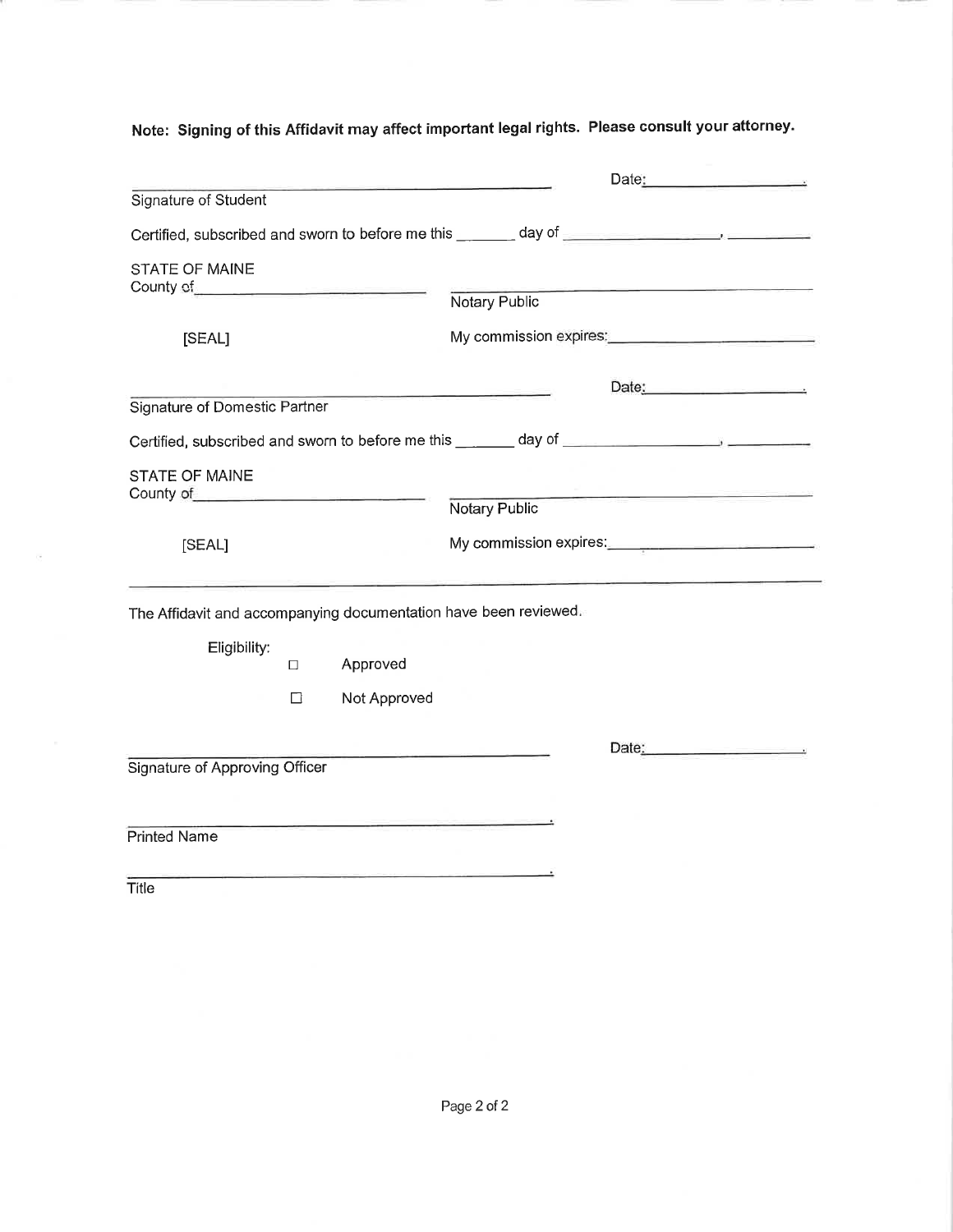## **University of Maine System ADMINISTRATIVE PRACTICE LETTER**

 $IV-G$ Section Page(s)  $1$  of  $3$ Effective 7/22/11

## **SUBJECT: RESIDENCY GUIDELINES**

There are many factors which will be considered in determining residency for in-state tuition purposes. No one factor can be used to establish domicile, rather all factors and circumstances must be considered on a case-by-case basis. A domicile or residency classification assigned by a public or private authority neither qualifies nor disqualifies a student for UMS in-state status.

A student applying for admission to a degree program is classified as eligible, or not eligible, for in-state tuition at the time of acceptance to the University. A non-matriculated (non-degree) student is classified as eligible, or not eligible, for in-state tuition at the time of registration. The decision, made by the campus Chief Financial Officer, or other officials designated by the campus, shall be made based on information and documentation furnished by the student and other information available to the University. No student is eligible for in-state tuition classification until he or she has become domiciled in Maine, in accordance with University guidelines, before such registration. If the student is enrolled full-time in an academic program, as defined by the University, it will be presumed that the student is in Maine for educational purposes, and that the student is not in Maine to establish a domicile. A residence established for the purpose of attending a UMS campus shall not by itself constitute domicile. The burden will be on the student to prove that he or she has established a Maine domicile for other than educational purposes.

In general, the following criteria will be used to determine residency:

1. An individual who has lived in the State of Maine, for other than educational purposes, one year prior to registration or application to the University is considered an in-state student.

A student who is dependent on his/her parent(s) and/or legally appointed guardian (or to whom custody is granted by court order) is considered to have a domicile with the parent(s) for tuition purposes.

A student of parents legally separated or divorced may be granted in-state status if a noncustodial or joint custodial parent is domiciled in Maine and has contributed more than 50 percent of financial support for at least one year prior to the semester for which in-state status is sought.

Verification of the student's dependent status or the parent's contribution of financial support must be documented (custody, support, guardianship decrees or agreements, etc.)

- 2. A student will be considered in-state for tuition purposes if they are the spouse or domestic partner of an individual who currently has continuous, permanent full-time employment in Maine and their employment began prior to the student registering or applying for degree status at the University. Students seeking in-state tuition based on a domestic partnership relationship must submit an approved Affidavit of Domestic Partnership.
- 3. A student will be considered in-state for tuition purposes if they are the spouse or domestic partner of an individual who has resided in Maine, for other than educational purposes, one year prior to the student registering or applying for degree status at the University. Students seeking in-state tuition based on a domestic partnership relationship must submit an approved Affidavit of Domestic Partnership.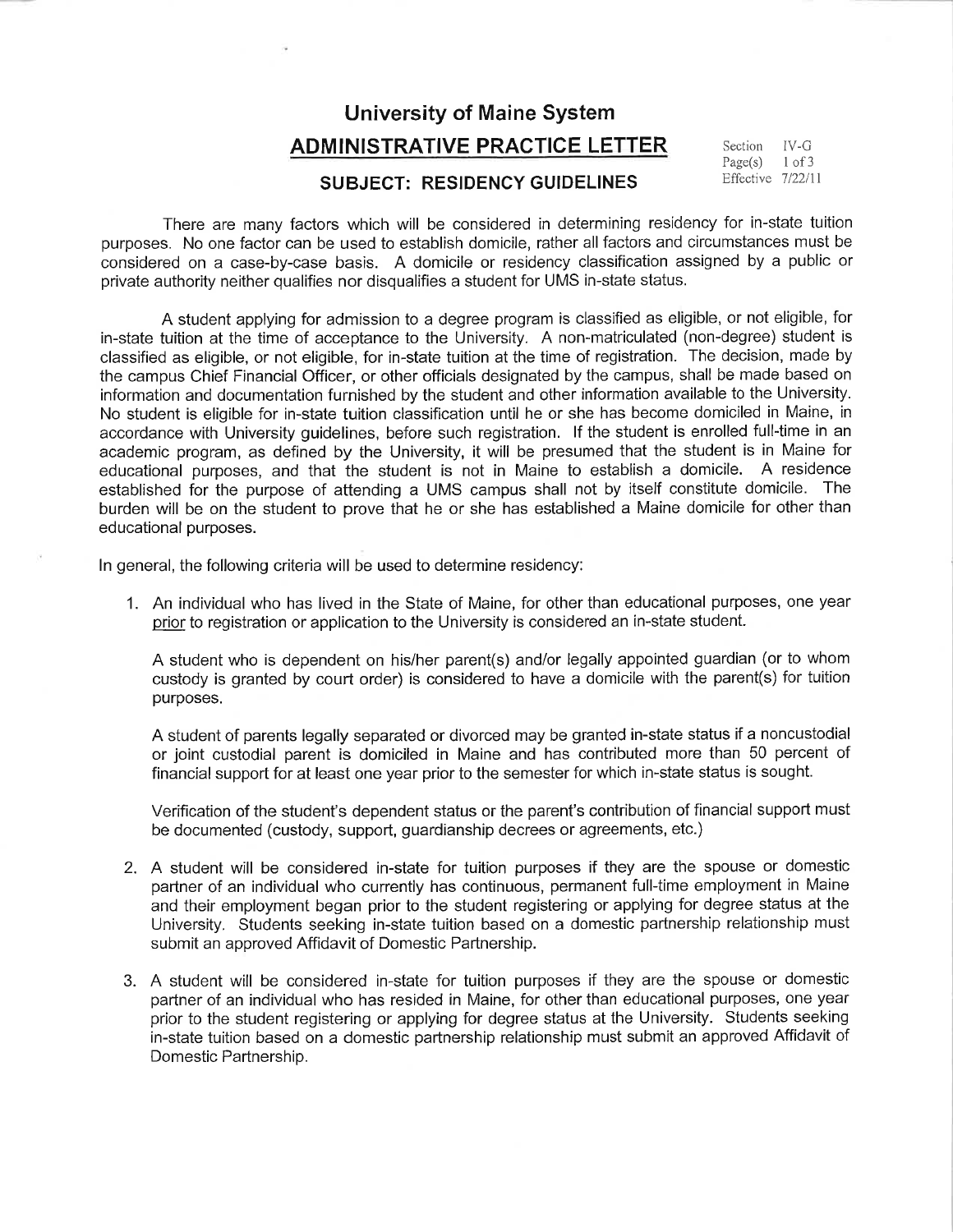## **University of Maine System ADMINISTRATIVE PRACTICE LETTER**

## SUBJECT: RESIDENCY GUIDELINES

 $IV-G$ Section  $Page(s)$  $2$  of  $3$ Effective 7/22/11

- 4. Members of the Armed Forces and their dependents, including spouse or domestic partner, will be granted in-state tuition during such periods of time as they are stationed on active duty within the State of Maine or if their Military State of residency is Maine as evidenced by appropriate official documentation. Individuals who have been granted in-state tuition under these conditions but then cease from active duty would continue to be granted in-state tuition. A Maine resident who is absent from the State for military or full-time educational purposes will normally remain eligible for in-state tuition. Students seeking in-state tuition based on a domestic partnership relationship must submit an approved Affidavit of Domestic Partnership (attached).
- 5. In-state tuition is not available to anyone who holds a non-immigrant U.S. visa. If an individual is not a domiciliary of the United States, they cannot be a domiciliary of the State of Maine.

A non-citizen who is a permanent resident of the United States (or has approval pending for such status) is eligible for Maine residency for tuition purposes provided that he/she meets the same requirements for establishing residency in Maine as are required of a United States citizen.

Non-citizens who are in (or have approval pending for) refugee/asylum status are likewise eligible to be considered for Maine residency status for tuition purposes provided that he/she meets the same requirements for establishing residency in Maine as are required of a United States citizen.

All non-citizens must provide appropriate documentation related to residency and to verify their status with the Department of Homeland Security. This documentation is not part of the admissions process.

6. A student who attended an out-of-state educational institution at in-state tuition rates in the immediately preceding semester, shall be presumed to be in Maine for educational purposes and not to establish a domicile. Normally such students must wait one semester before attaining instate status. Again, the burden will be on the individual to prove that he or she has established a Maine domicile for other than educational purposes.

To change tuition status, the following procedures are to be followed:

- A. A "Request for Change in Tuition Status" must be filed with the campus Chief Financial Officer or designee on or before the campus's first day of classes for the summer session, fall or spring semester for which residency is requested. Applications may not be retroactive.
- B. The campus Chief Financial Officer (or such other designated official) shall issue a written decision within 30 days.
- C. The student may appeal the decision of the Chief Financial Officer (or such other designated official) in writing within 30 days to the President (or designee) of the campus.
- D. The President (or designee) will issue a final decision within 30 days.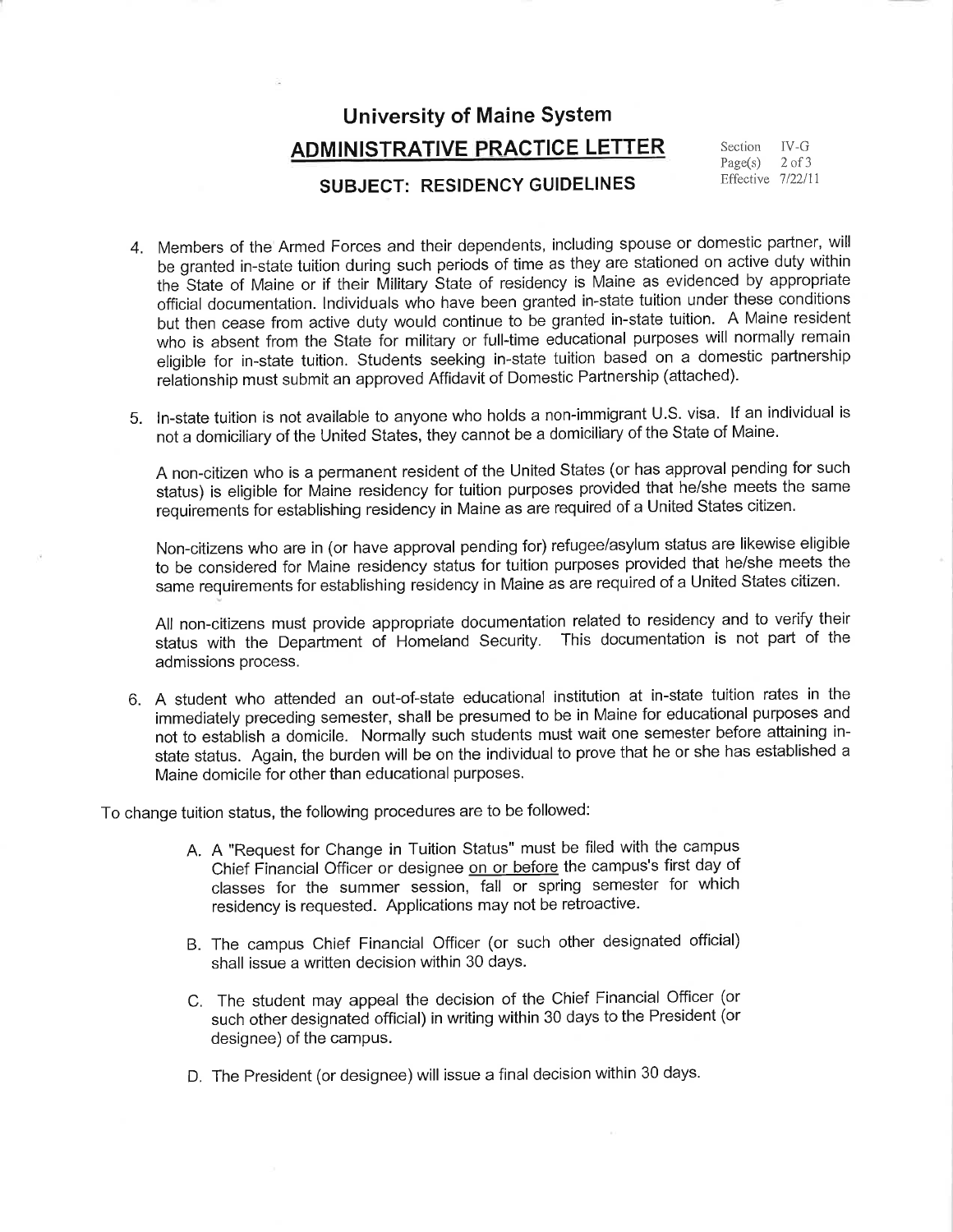## **University of Maine System**

## **ADMINISTRATIVE PRACTICE LETTER**

 $\text{IV-G}$ Section Page(s)  $3$  of  $3$ Effective 7/22/11

## **SUBJECT: RESIDENCY GUIDELINES**

In the event that the campus Chief Financial Officer, or other designated official, possesses facts or information indicating a student's change of status from in-state to out-of-state, the student shall be informed in writing of the change in status and will be given an opportunity to present facts in opposition to the change. The student may appeal the decision of the Chief Financial Officer or other designated official as set forth in the preceding paragraph.

#### **APPROVED:**

Signature on file in System Office of Finance and Administration Vice Chancellor of Finance and Administration and Treasurer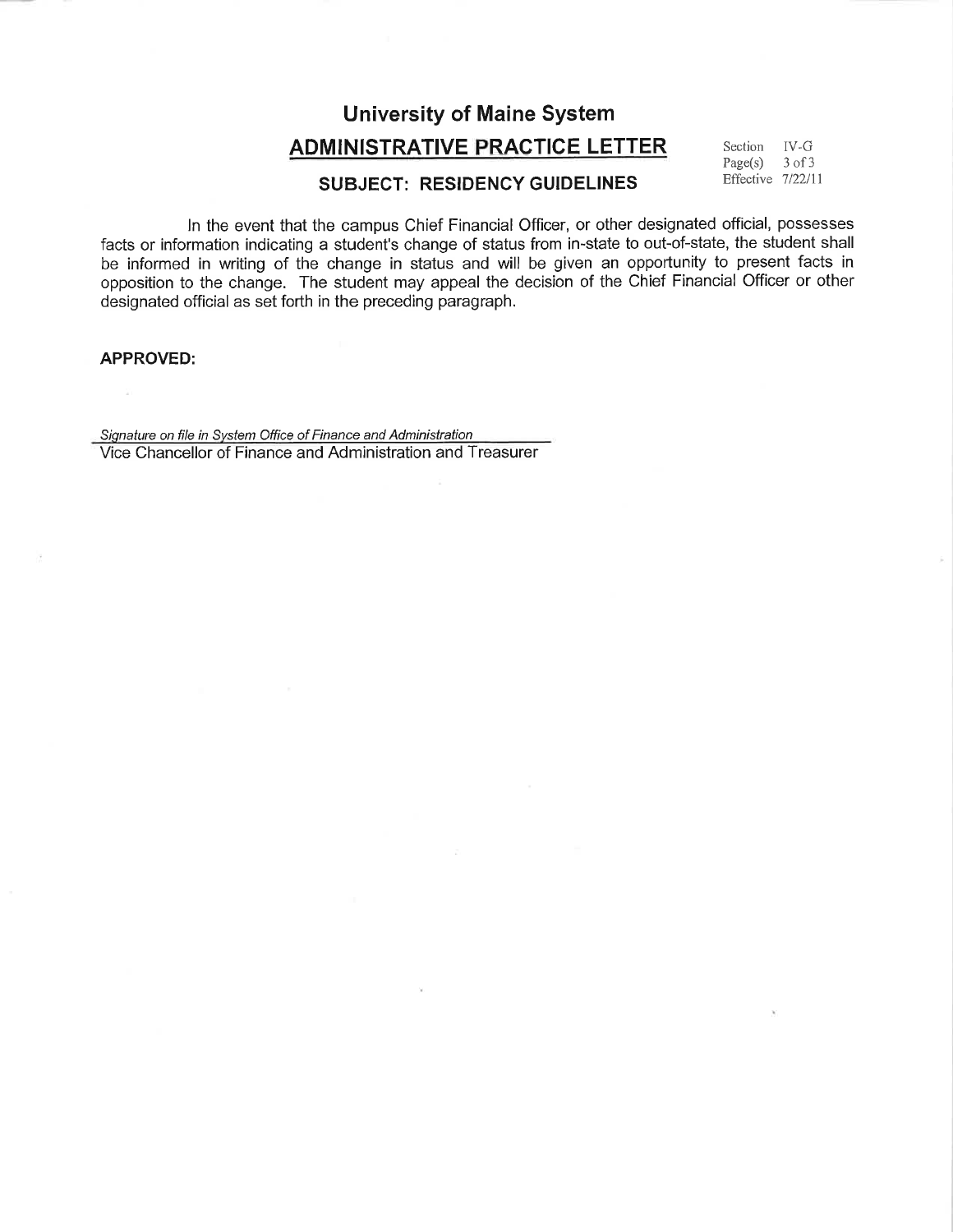|  | VIAI | THE UNIVERSITY OF                  |  |
|--|------|------------------------------------|--|
|  |      | One of Maine's public universities |  |

Fall

Spring.

year | mo

year

mo

## THE UNIVERSITY OF MAINE REQUEST FOR CHANGE OF RESIDENCE STATUS

#### **INSTRUCTIONS**

This form is to be completed by those whose admission to the University of Maine System was that of a nonresident, and who now wish to be considered a Maine resident for tuition purposes. This form is to be sent to the appropriate campus officer on or before the first day of classes for the fall, spring or summer semester for which residency is requested. Further instructions will be available at the campus office which issues this form.

Please answer all questions completely, using "NONE" or "N/A" for those questions which do not apply to your situation. If you need more space or wish to make a further statement, feel free to attach pages, clearly indicating the subject of each addition.

#### PLEASE PRINT OR TYPE

| 1. Name            |                                                                                                                                                                                                                                |               |        |                |                                                     |                                                                                                                                                                                       |              |                       |           |                    |        |             |                   |                | Student ID:                                                                                                                                                                                                                                                                                                                                                                                                                     |                     |             |     |
|--------------------|--------------------------------------------------------------------------------------------------------------------------------------------------------------------------------------------------------------------------------|---------------|--------|----------------|-----------------------------------------------------|---------------------------------------------------------------------------------------------------------------------------------------------------------------------------------------|--------------|-----------------------|-----------|--------------------|--------|-------------|-------------------|----------------|---------------------------------------------------------------------------------------------------------------------------------------------------------------------------------------------------------------------------------------------------------------------------------------------------------------------------------------------------------------------------------------------------------------------------------|---------------------|-------------|-----|
| 2. Present Address |                                                                                                                                                                                                                                | Last<br>own □ |        | $rent \Box$    |                                                     |                                                                                                                                                                                       | First        |                       |           |                    |        | Middle      |                   |                |                                                                                                                                                                                                                                                                                                                                                                                                                                 |                     |             |     |
|                    |                                                                                                                                                                                                                                |               |        |                | Number                                              |                                                                                                                                                                                       |              |                       |           |                    | Street |             |                   |                |                                                                                                                                                                                                                                                                                                                                                                                                                                 |                     | Apt#        |     |
|                    | City<br>3. Permanent Address                                                                                                                                                                                                   |               | own □  |                | <b>State</b>                                        |                                                                                                                                                                                       |              |                       | Zip       |                    |        |             |                   | Telephone Area |                                                                                                                                                                                                                                                                                                                                                                                                                                 |                     |             |     |
|                    |                                                                                                                                                                                                                                |               |        | rent $\square$ | Number                                              |                                                                                                                                                                                       |              |                       |           |                    | Street |             |                   |                |                                                                                                                                                                                                                                                                                                                                                                                                                                 |                     | Apt#        |     |
|                    | City                                                                                                                                                                                                                           |               |        |                | <b>State</b>                                        |                                                                                                                                                                                       |              |                       | Zip       |                    |        |             |                   | Telephone Area |                                                                                                                                                                                                                                                                                                                                                                                                                                 |                     |             |     |
|                    |                                                                                                                                                                                                                                |               |        |                |                                                     | 4. Date of Birth $\frac{1}{\frac{1}{\text{Month}} \cdot \text{Day}}$ Place of Birth $\frac{1}{\text{City}}$                                                                           |              |                       |           |                    |        |             |                   |                |                                                                                                                                                                                                                                                                                                                                                                                                                                 |                     | State       |     |
|                    | 5. Father's Name                                                                                                                                                                                                               |               | Last   |                |                                                     |                                                                                                                                                                                       |              |                       | First     |                    |        |             |                   |                | Middle                                                                                                                                                                                                                                                                                                                                                                                                                          |                     |             |     |
|                    | His address                                                                                                                                                                                                                    |               | Number |                |                                                     |                                                                                                                                                                                       | Street       |                       |           |                    |        | <b>City</b> |                   |                | State                                                                                                                                                                                                                                                                                                                                                                                                                           |                     | Zip         |     |
|                    |                                                                                                                                                                                                                                |               |        |                |                                                     |                                                                                                                                                                                       |              |                       |           |                    |        |             |                   |                |                                                                                                                                                                                                                                                                                                                                                                                                                                 |                     |             |     |
|                    | 6. Mother's Name                                                                                                                                                                                                               |               | Last   |                |                                                     |                                                                                                                                                                                       |              |                       | First     |                    |        |             |                   |                | Middle                                                                                                                                                                                                                                                                                                                                                                                                                          |                     |             |     |
|                    |                                                                                                                                                                                                                                |               |        |                |                                                     | Her address <u>Number</u>                                                                                                                                                             | Street       |                       |           |                    |        | City        |                   |                | State                                                                                                                                                                                                                                                                                                                                                                                                                           |                     | $2$ ip      |     |
|                    |                                                                                                                                                                                                                                |               |        |                |                                                     |                                                                                                                                                                                       |              |                       |           |                    |        |             |                   |                |                                                                                                                                                                                                                                                                                                                                                                                                                                 |                     |             |     |
|                    |                                                                                                                                                                                                                                |               |        |                | 7. Spouse or Domestic Partner's Name<br>Last        |                                                                                                                                                                                       |              |                       | First     |                    |        |             |                   |                | Middle                                                                                                                                                                                                                                                                                                                                                                                                                          |                     |             |     |
|                    |                                                                                                                                                                                                                                |               | Number |                |                                                     |                                                                                                                                                                                       | Street       |                       |           |                    |        | City        |                   |                | State                                                                                                                                                                                                                                                                                                                                                                                                                           |                     | Zip         |     |
|                    | Since $\frac{l}{l}$ $\frac{l}{l}$<br>Month                                                                                                                                                                                     | Day           |        | Year           | 8. Do you have a guardian? $\Box$ No; $\Box$ Yes.   | $\Box$ Legal; $\Box$ Informal.                                                                                                                                                        |              |                       |           |                    |        |             |                   |                |                                                                                                                                                                                                                                                                                                                                                                                                                                 |                     |             |     |
|                    | Guardian's Name                                                                                                                                                                                                                |               | Last   |                |                                                     |                                                                                                                                                                                       |              | First Middle          |           |                    |        |             |                   |                | Date of Court Order                                                                                                                                                                                                                                                                                                                                                                                                             | Mo.                 | Day         | Yr. |
|                    | Address and the state of the state of the state of the state of the state of the state of the state of the state of the state of the state of the state of the state of the state of the state of the state of the state of th |               |        |                |                                                     |                                                                                                                                                                                       |              |                       |           |                    |        |             |                   |                | $\frac{1}{\sqrt{1-\frac{1}{2}}}\frac{1}{\sqrt{1-\frac{1}{2}}}\frac{1}{\sqrt{1-\frac{1}{2}}}\frac{1}{\sqrt{1-\frac{1}{2}}}\frac{1}{\sqrt{1-\frac{1}{2}}}\frac{1}{\sqrt{1-\frac{1}{2}}}\frac{1}{\sqrt{1-\frac{1}{2}}}\frac{1}{\sqrt{1-\frac{1}{2}}}\frac{1}{\sqrt{1-\frac{1}{2}}}\frac{1}{\sqrt{1-\frac{1}{2}}}\frac{1}{\sqrt{1-\frac{1}{2}}}\frac{1}{\sqrt{1-\frac{1}{2}}}\frac{1}{\sqrt{1-\frac{1}{2}}}\frac{1}{\sqrt{1-\frac{$ |                     |             |     |
|                    |                                                                                                                                                                                                                                |               |        |                |                                                     | 9. List all Colleges/Universities attended in last 3 years.                                                                                                                           |              |                       |           |                    |        |             |                   |                |                                                                                                                                                                                                                                                                                                                                                                                                                                 |                     |             |     |
|                    |                                                                                                                                                                                                                                | Institution   |        |                | <b>State</b>                                        |                                                                                                                                                                                       | from         | <b>Dates Attended</b> |           | to                 |        |             | Degree<br>Program |                |                                                                                                                                                                                                                                                                                                                                                                                                                                 | In-State<br>Tuition |             |     |
|                    |                                                                                                                                                                                                                                |               |        |                |                                                     | mo                                                                                                                                                                                    |              |                       | year   mo |                    | year   |             |                   |                | $\Box$ No: $\Box$ Yes.                                                                                                                                                                                                                                                                                                                                                                                                          |                     |             |     |
|                    |                                                                                                                                                                                                                                |               |        |                |                                                     | mo                                                                                                                                                                                    |              | year   mo             |           |                    | year   |             |                   |                | $\square$ No:                                                                                                                                                                                                                                                                                                                                                                                                                   |                     | $\Box$ Yes. |     |
|                    |                                                                                                                                                                                                                                |               |        |                |                                                     | mo                                                                                                                                                                                    |              | year   mo             |           |                    | year   |             |                   |                | $\Box$ No:                                                                                                                                                                                                                                                                                                                                                                                                                      |                     | $\Box$ Yes. |     |
|                    |                                                                                                                                                                                                                                |               |        |                | 10. Number of credit hours currently registered for | 11. Have you been enrolled each semester since your first entry? Yes $\Box$ No $\Box$<br>12. If not, explain interruption (cause, where you resided, type of work or services, dates) |              |                       |           |                    |        |             |                   |                |                                                                                                                                                                                                                                                                                                                                                                                                                                 |                     |             |     |
|                    |                                                                                                                                                                                                                                |               |        |                | 13. Name and location of last high school attended. |                                                                                                                                                                                       |              |                       |           |                    |        |             |                   |                |                                                                                                                                                                                                                                                                                                                                                                                                                                 |                     |             |     |
|                    |                                                                                                                                                                                                                                |               |        |                |                                                     | 14. List all employers, employers' addresses, dates of employment, in past 2 years.                                                                                                   |              |                       |           | <b>High School</b> |        |             |                   |                | City                                                                                                                                                                                                                                                                                                                                                                                                                            |                     | State       |     |
|                    |                                                                                                                                                                                                                                |               |        |                |                                                     |                                                                                                                                                                                       |              |                       |           | <b>Hours</b>       |        |             |                   |                | Dates                                                                                                                                                                                                                                                                                                                                                                                                                           |                     |             |     |
|                    |                                                                                                                                                                                                                                | Employer      |        |                | City                                                |                                                                                                                                                                                       | <b>State</b> |                       |           | Per Week           |        | mo          | <b>From</b>       | year           | mo                                                                                                                                                                                                                                                                                                                                                                                                                              | To                  | year        |     |
|                    |                                                                                                                                                                                                                                |               |        |                |                                                     |                                                                                                                                                                                       |              |                       |           |                    |        | mo          |                   | year           | mo                                                                                                                                                                                                                                                                                                                                                                                                                              |                     | year        |     |
|                    |                                                                                                                                                                                                                                |               |        |                |                                                     |                                                                                                                                                                                       |              |                       |           |                    |        |             |                   |                |                                                                                                                                                                                                                                                                                                                                                                                                                                 |                     |             |     |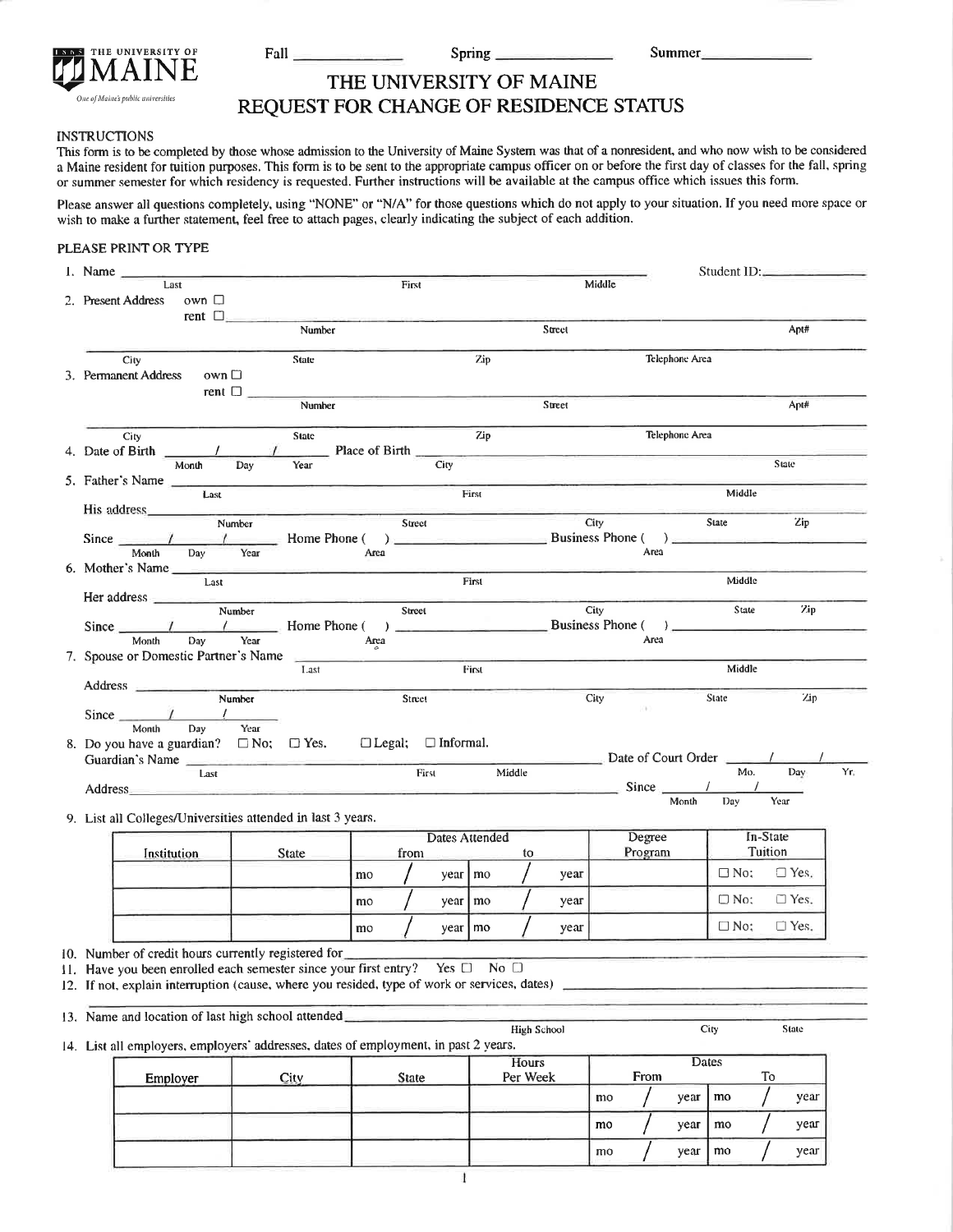15. Date of Arrival in Maine

 $M$ onth  $\overline{$  Day Year

List all addresses where you have resided in the immediate preceding 2 years. Give inclusive month/day/year for each residence, including current residence and the reason you resided at that address, for example, parents' residence, school, employment, etc.

| Address        | City | To<br><b>State</b><br>ין<br>ג<br>mo / day / year<br>mo / day / year                                                |
|----------------|------|--------------------------------------------------------------------------------------------------------------------|
| Reason         |      |                                                                                                                    |
| <b>Address</b> | City | <b>To</b><br><b>PRO</b><br><b>State</b><br>day / year<br>mo / day / year<br>$\text{mo}$ /                          |
| Reason         |      |                                                                                                                    |
| <b>Address</b> | City | <b>State</b><br>To $\frac{1}{\sqrt{1 - \frac{1}{\sqrt{1}}}}$<br>n<br>M<br>mo / day / year                          |
| Reason         |      |                                                                                                                    |
| <b>Address</b> | City | $\sqrt{10 - \frac{1}{\text{mo}} \cdot \frac{1}{\text{day}}}$<br><b>State</b><br>န္<br>မ<br>year<br>mo / day / year |
| Reason         |      |                                                                                                                    |

- 16. How many continuous months have you resided in the state of Maine?
- 17. If you have been absent from Maine excluding holidays in the immediately preceding twelve months, please describe below.

| ١F<br> R<br> 0<br> м | day / year<br>$\text{mo}$ / | To.<br>year<br>day/<br>$\text{mo}$ / | Reason |
|----------------------|-----------------------------|--------------------------------------|--------|
| F<br> R<br> о<br> м  | mo / day / year             | To.<br>day / year<br>$\mathbf{mo}$ / | Reason |
| ΓF<br>lR<br> о<br> м | mo / day / year             | To.<br>day /<br>year<br>mo /         | Reason |
| ╔<br>lя<br> о<br> м  | mo / day / year             | To<br>day/<br>year<br>m <sub>o</sub> | Reason |

18. List dates and states of each place in which you have registered to vote in the past 2 years.

| Date of<br>Registration                       | an gaban dan bahasa dan bahasa dan bahasa dan bahasa dan bahasa dan bahasa dan bahasa dalam bahasa dan bahasa<br><b>State</b>                         | <u> 1980 - Andrea Andrew Marie Andrew Marie Andrew Marie Andrew Marie Andrew Marie Andrew Marie Andrew Marie Andrew Marie Andrew Marie Andrew Marie Andrew Marie Andrew Marie Andrew Marie Andrew Marie Andrew Marie Andrew Mari</u>   |
|-----------------------------------------------|-------------------------------------------------------------------------------------------------------------------------------------------------------|----------------------------------------------------------------------------------------------------------------------------------------------------------------------------------------------------------------------------------------|
| year<br>mo                                    |                                                                                                                                                       | -775<br>Chi (The property in the case of the Chi (The property Chi and in terminal Chi (Chi) (Chi control of the Chi) (Chi) (Chi) (Chi) (Chi) (Chi) (Chi) (Chi) (Chi) (Chi) (Chi) (Chi) (Chi) (Chi) (Chi) (Chi) (Chi) (Chi) (Chi) (Chi |
| Company, Service Company, S. 20<br>year<br>mo | the problem state participation of the state of the control of the control of the control of<br>the company of the company of the company of<br>_____ | _____<br>comments and comments of the com-<br>the control of the control of the control of the control of the control of the control of the control of the c                                                                           |

19. Which state(s) has withheld state income taxes from your salary in the past 2 years? (indicate all states for each year listed.)

| <b>Tax Year</b>           | <b>State or States</b> |
|---------------------------|------------------------|
| Jan. 1 to Dec. 31, 20____ |                        |
| Jan. 1 to Dec. 31, 20     |                        |

20. What state did you list as your legal residence on your last Federal Income Tax Return?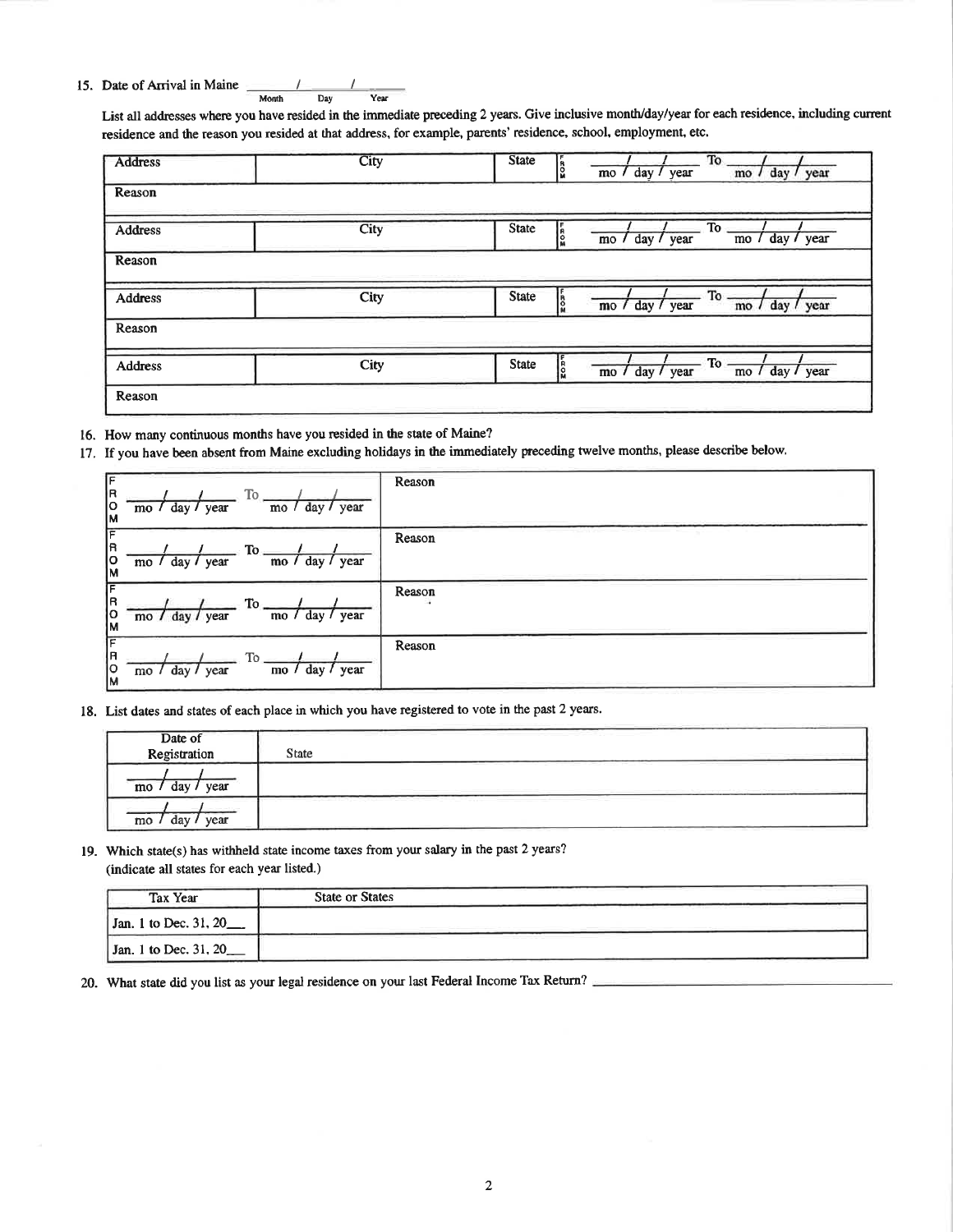| 21. Have you operated a motor vehicle in the past 12 months? $\Box$ No; $\Box$ Yes.                                                                                                                                                                              |                                                                                                                                                                                                                                |                                   |                       |                    |                 |      |
|------------------------------------------------------------------------------------------------------------------------------------------------------------------------------------------------------------------------------------------------------------------|--------------------------------------------------------------------------------------------------------------------------------------------------------------------------------------------------------------------------------|-----------------------------------|-----------------------|--------------------|-----------------|------|
| When was your license last renewed?                                                                                                                                                                                                                              |                                                                                                                                                                                                                                |                                   |                       |                    |                 |      |
|                                                                                                                                                                                                                                                                  | Month                                                                                                                                                                                                                          | Year                              |                       |                    |                 |      |
| If you own a motor vehicle, what is the registration number?<br>State                                                                                                                                                                                            |                                                                                                                                                                                                                                |                                   |                       |                    |                 |      |
|                                                                                                                                                                                                                                                                  |                                                                                                                                                                                                                                |                                   |                       |                    |                 |      |
| Address of registered owner                                                                                                                                                                                                                                      | Address                                                                                                                                                                                                                        | City                              |                       |                    | <b>State</b>    |      |
|                                                                                                                                                                                                                                                                  |                                                                                                                                                                                                                                |                                   |                       |                    |                 |      |
|                                                                                                                                                                                                                                                                  |                                                                                                                                                                                                                                | (residence, farm, business, etc.) |                       |                    |                 |      |
| <b>Location</b>                                                                                                                                                                                                                                                  |                                                                                                                                                                                                                                |                                   |                       | Date of Purchase   | Month<br>Day    | Year |
| 23. Do you have a bank account (checking or savings)? $\Box$ No; $\Box$ Yes. If yes, complete this section.                                                                                                                                                      |                                                                                                                                                                                                                                |                                   |                       |                    |                 |      |
| <b>Bank</b>                                                                                                                                                                                                                                                      | City                                                                                                                                                                                                                           | State                             | <b>Account Opened</b> |                    | Type of Account |      |
|                                                                                                                                                                                                                                                                  |                                                                                                                                                                                                                                |                                   | month $/$ year        | Checking $\Box$    | Savings $\Box$  |      |
|                                                                                                                                                                                                                                                                  |                                                                                                                                                                                                                                |                                   | month /<br>year       | Checking $\square$ | Savings $\Box$  |      |
|                                                                                                                                                                                                                                                                  |                                                                                                                                                                                                                                |                                   |                       |                    |                 |      |
|                                                                                                                                                                                                                                                                  |                                                                                                                                                                                                                                |                                   |                       |                    |                 |      |
| 25. Do you intend to relinquish your residency in any other state and establish it in Maine?___________________________ How long do you intend to<br>reside in Maine?                                                                                            |                                                                                                                                                                                                                                |                                   |                       |                    |                 |      |
|                                                                                                                                                                                                                                                                  |                                                                                                                                                                                                                                |                                   |                       |                    |                 |      |
|                                                                                                                                                                                                                                                                  | classification as a Maine resident for tuition purposes.                                                                                                                                                                       |                                   |                       |                    |                 |      |
|                                                                                                                                                                                                                                                                  |                                                                                                                                                                                                                                |                                   |                       |                    |                 |      |
| 27. Are you receiving financial assistance from any state other than Maine? $\Box$ No; $\Box$ Yes                                                                                                                                                                |                                                                                                                                                                                                                                |                                   |                       |                    |                 |      |
| If yes, complete this section. Type of assistance _______________________________                                                                                                                                                                                |                                                                                                                                                                                                                                |                                   |                       |                    |                 |      |
|                                                                                                                                                                                                                                                                  |                                                                                                                                                                                                                                |                                   |                       | Date Received      |                 |      |
|                                                                                                                                                                                                                                                                  | Name of granting agency                                                                                                                                                                                                        |                                   |                       |                    | Day<br>Month    | Year |
|                                                                                                                                                                                                                                                                  |                                                                                                                                                                                                                                |                                   |                       | City               | <b>State</b>    |      |
| 28. If you applied for federal financial aid, what state did you indicate as your legal residence on your application?<br>29. Did your parents or legal guardian claim you as a dependent on federal or state income tax returns in the immediate past tax year? |                                                                                                                                                                                                                                |                                   |                       |                    |                 |      |
| $\Box$ No; $\Box$ Yes. If yes, who: $\Box$ Father; $\Box$ Mother; $\Box$ Guardian                                                                                                                                                                                |                                                                                                                                                                                                                                |                                   |                       |                    |                 |      |
| 30. If presently independent of parents' support, indicate how you are financing living and tuition expenses.                                                                                                                                                    |                                                                                                                                                                                                                                |                                   |                       |                    |                 |      |
| 31. Have you served in the U.S. Armed Forces? $\Box$ No; $\Box$ Yes. If yes, complete this section.                                                                                                                                                              |                                                                                                                                                                                                                                |                                   |                       |                    |                 |      |
| a. Place of induction _                                                                                                                                                                                                                                          | $\frac{1}{2}$ Date $\frac{1}{2}$ Age when inducted $\frac{1}{2}$                                                                                                                                                               |                                   |                       |                    |                 |      |
|                                                                                                                                                                                                                                                                  | City                                                                                                                                                                                                                           | <b>State</b>                      | Yr.<br>Mo.<br>Day     |                    |                 |      |
|                                                                                                                                                                                                                                                                  | b. Permanent home of record on your original entry papers                                                                                                                                                                      |                                   | City                  |                    | State           |      |
|                                                                                                                                                                                                                                                                  | Permanent home of record on your separation papers (DD-214)                                                                                                                                                                    |                                   | City                  |                    | State           |      |
|                                                                                                                                                                                                                                                                  | c. Indicate each city and state in which you purchased real property while in the service.                                                                                                                                     |                                   |                       |                    |                 |      |
| City                                                                                                                                                                                                                                                             | <b>State</b>                                                                                                                                                                                                                   |                                   | City                  |                    | State           |      |
| 32. Indicate city, state, and date of draft registration.                                                                                                                                                                                                        |                                                                                                                                                                                                                                |                                   |                       |                    |                 |      |
| City                                                                                                                                                                                                                                                             |                                                                                                                                                                                                                                | <b>State</b>                      |                       | Month Day          | Year            |      |
| 33. Are you a citizen of the United States? $\Box$ Yes. $\Box$ No; If no, complete this section.                                                                                                                                                                 |                                                                                                                                                                                                                                |                                   |                       |                    |                 |      |
|                                                                                                                                                                                                                                                                  | Country of citizenship example and control of entry into the United States example and the United States example and the United States example and the United States example and the United States example and the United Stat |                                   |                       |                    |                 |      |
| $\Box$ Immigration                                                                                                                                                                                                                                               |                                                                                                                                                                                                                                |                                   |                       |                    |                 |      |
| Type of visa: □ Student<br>$\Box$ Diplomatic                                                                                                                                                                                                                     |                                                                                                                                                                                                                                |                                   |                       |                    |                 |      |
| 34. Are you a dependent of a member of the United States Armed Forces? $\Box$ No; $\Box$ Yes.                                                                                                                                                                    |                                                                                                                                                                                                                                |                                   |                       |                    |                 |      |
|                                                                                                                                                                                                                                                                  |                                                                                                                                                                                                                                |                                   |                       |                    |                 |      |